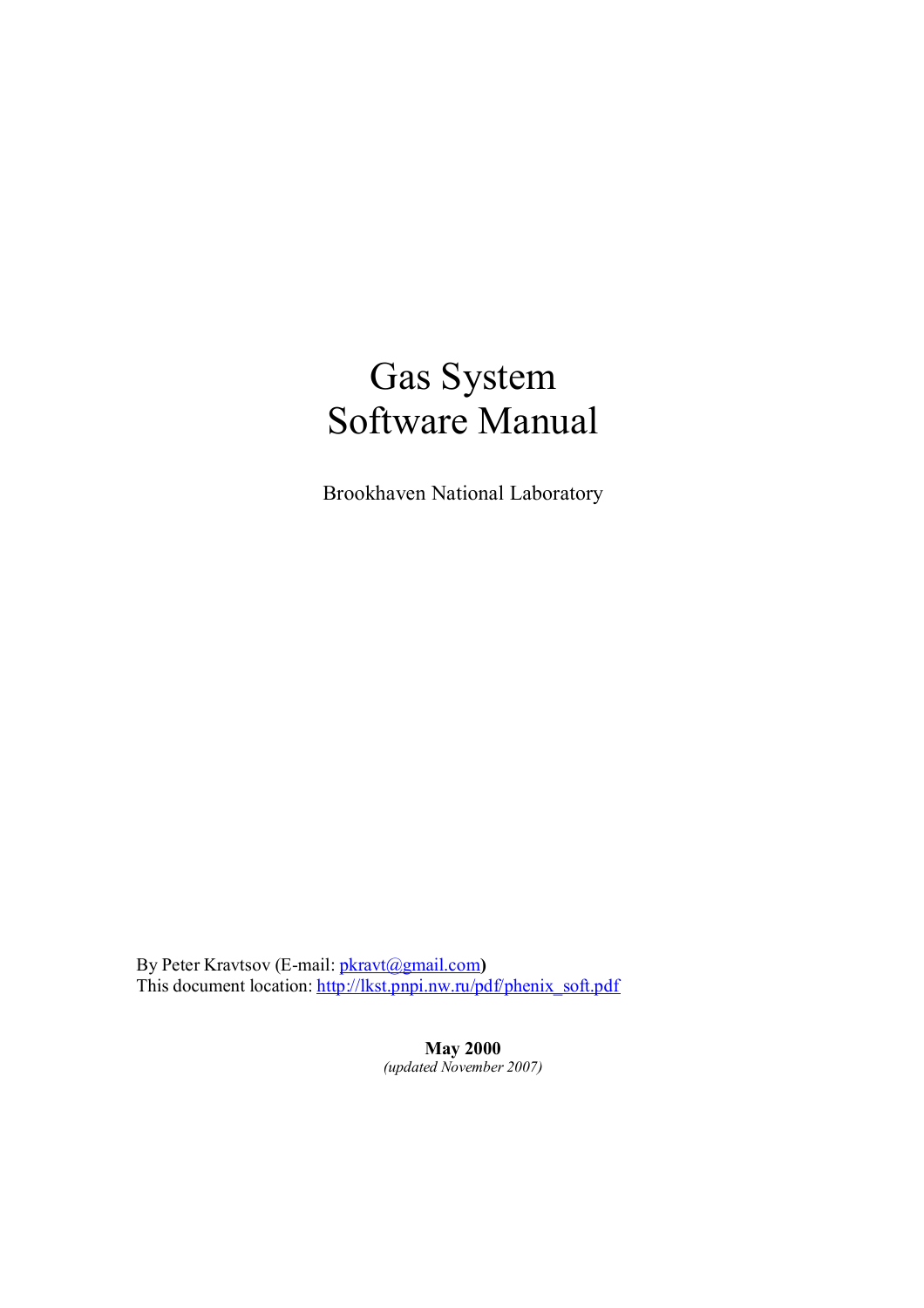## *Introduction*

The software described in this document was developed for each of the PHENIX TEC/TRD, DC/PC, MuID, MuTr, TOF and HBD gas systems and for STAR TPC and TOF gas systems as well. The difference between software for these systems is negligible, therefore we will consider one gas system software in this document. It provides manual control of the gas system, data acquisition, shows measured system parameters and maintains the gas system database. Besides, the software reacts on some gas system faults and takes care for automatic recovering.

The gas system software works in Windows 2000 or Windows XP. The software consists of two on-line processes: main process, which does the most job, and DBWriter, which maintains the database. In addition, third application – DBViewer [1], can be used to visualize gas system parameters from the database or export data to text files for further analysis. The database used for gas system data is MS Access 97 (or 2000) database, which requires Data Access Objects (DAO3.5 for MS Access 97 or DAO3.6 for MS Access 2000) be installed on computer for normal work of DBWriter and DBViewer [1]. Data Access Objects are included in MS Office 97 (2000) installation. It is not necessary to install MS Office to use DAO in Windows XP. The main process logs every gas system event into text file (this can be redirected to Windows application event log in future).

The main control process contains two threads. The first one provides graphical user interface (GUI) and events log, while the second thread does data acquisition, device control and alarms handling. The priority of the second thread is set to highest value for reliable work in crowded system.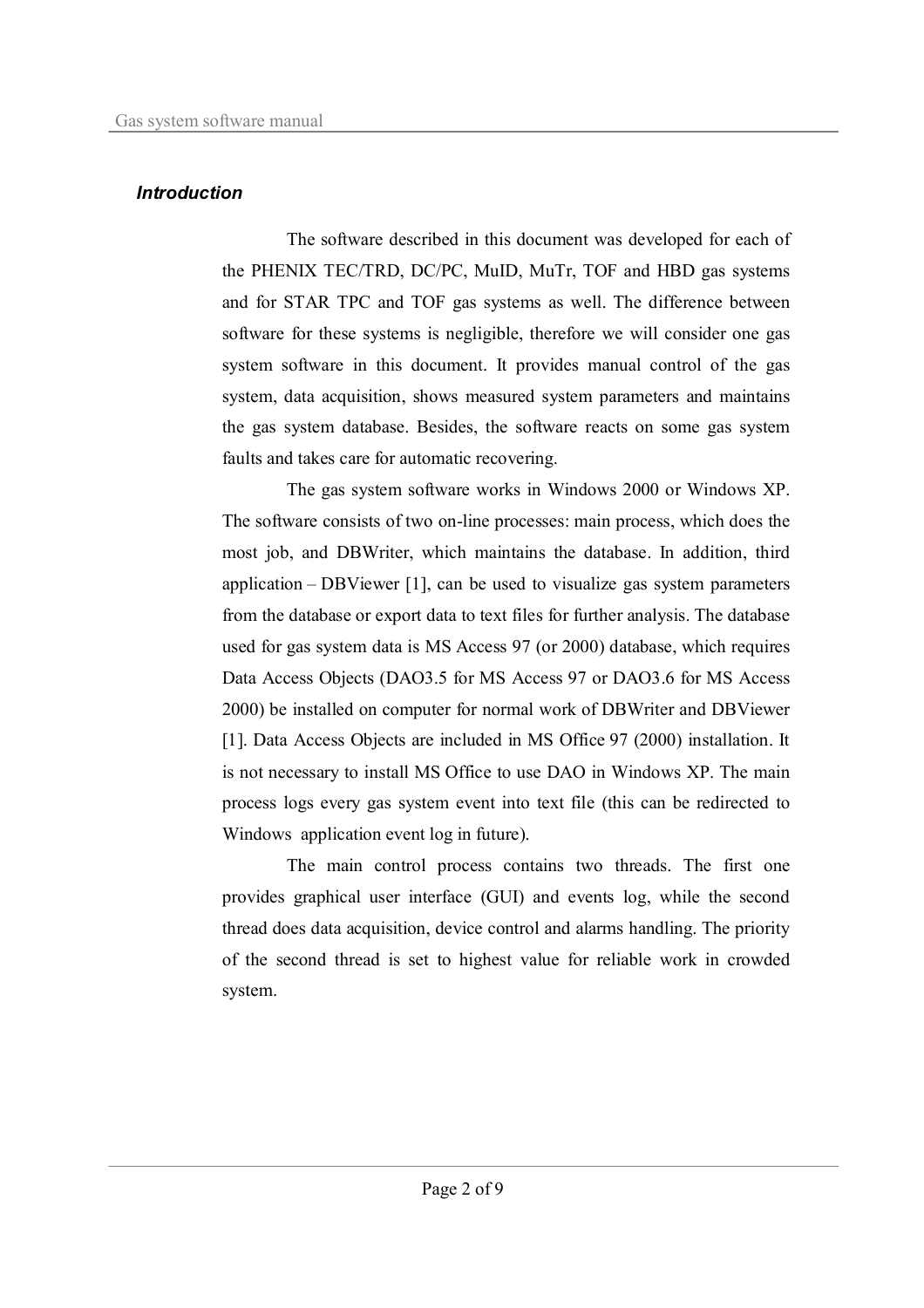#### *Main Process*

The main process of the gas system software gives user a possibility to control gas system manually (Fig. 1). It has simplified gas scheme in the main window [3]. The buttons on the gas scheme represent every solenoid valve and device controlled by software. Red button state means either closed valve or switched off device, while green one stays for open valve or switched on device. Note that some solenoid valves and devices are controlled by the Alarm System (see Alarm System Manual [2] for details) and the pressure switch, therefore they may block software control.



Fig. 1. Manual control of gas system.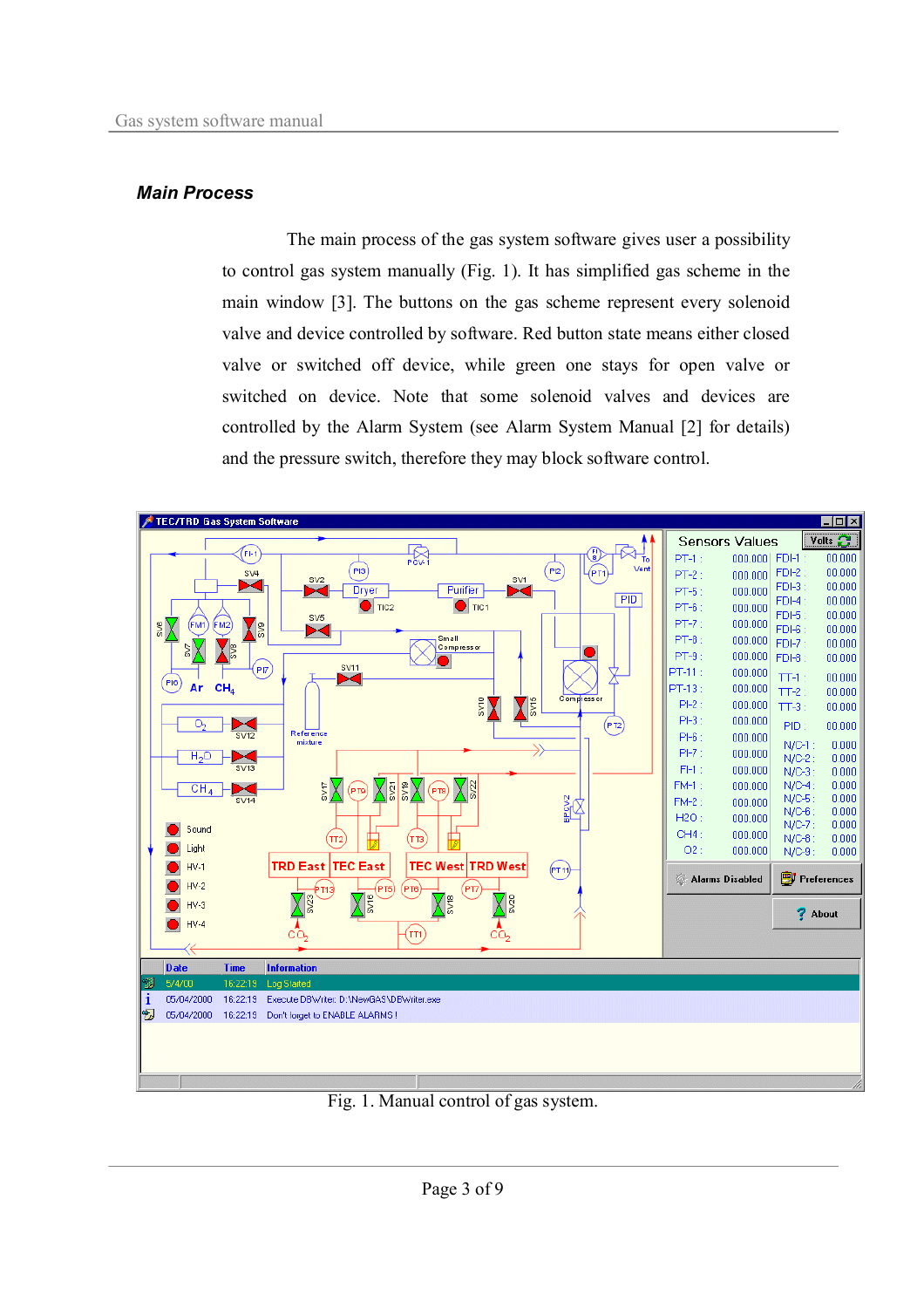All the sensors being read by the software are displayed at right side of the window. There is a possibility to see sensor's voltages, which can be useful for coefficients calculation. The buttons beneath the sensors list are used to enable or disable alarms and open preferences window. Note that all alarms are disabled by default at program start. There are also trackbars for the flowmeters control (optionally). Each software event is logged into the event log at the bottom of the main window and into text log file as well. Text file is tab-delimited and it's easy to analyze it in MS Excel. When the program starts, it executes DBWriter automatically.

|                 | $\times$ Alarms setup : PT6 high                   |             |                            |                |             |   |                      |                                                                                                                                                                                                                                                                        | ○回图 |
|-----------------|----------------------------------------------------|-------------|----------------------------|----------------|-------------|---|----------------------|------------------------------------------------------------------------------------------------------------------------------------------------------------------------------------------------------------------------------------------------------------------------|-----|
|                 | Analog Inputs Configuration   Alarms Configuration |             |                            |                |             |   |                      |                                                                                                                                                                                                                                                                        |     |
| Name            | KA.                                                | KB          | unit                       | İΝ             | AVG         | E |                      | <b>Program preferences:</b>                                                                                                                                                                                                                                            |     |
| $PT-1$          | 1.204                                              | 6.229       | PSI                        | $\mathbf{1}$   | 1.000       |   | $\bigvee$ OK / Save  |                                                                                                                                                                                                                                                                        |     |
| $PT-2$          | 1.204                                              | 6.229       | PSI                        | $\overline{c}$ | 1.000       |   |                      | DAQ database Interval:<br>20 <sub>sec</sub>                                                                                                                                                                                                                            |     |
| $PT-3$          | 1.204                                              | 6.229       | PSI                        | 3              | 1.000       |   | X Cancel             | and the material and the con-<br>Don't make it too small, because<br>each reading is stored in database !<br><b>DAQ Interval:</b><br>1 sec<br>$\mathbf{r}$<br>$\mathbf{I}$<br>c: \history.txt<br>크<br>Ask confirmation on every valve action<br>RS-485 Port: COM1<br>E |     |
| $PT-4$          | 1.204                                              | 20.764      | "WC                        | $\overline{4}$ | 1.000       |   |                      |                                                                                                                                                                                                                                                                        |     |
| $PT-6$          | 1.204                                              | 0.519       | "WC                        | 5              | 1.000       |   |                      |                                                                                                                                                                                                                                                                        |     |
| $PT-7$          | 1.204                                              | 12.458      | "WC                        | 6              | 1.000       |   | Save to file         |                                                                                                                                                                                                                                                                        |     |
| PT-8            | 1.204                                              | 0.519       | "WC                        | $\overline{7}$ | 1.000       |   |                      |                                                                                                                                                                                                                                                                        |     |
| $TT-1$          | 1.204                                              | 20.764      | C                          | 8              | 1.000       |   | цò<br>Load from file |                                                                                                                                                                                                                                                                        |     |
| $TT-2$          | 1.204                                              | 20.764      | C                          | 9              | 1.000       |   |                      |                                                                                                                                                                                                                                                                        |     |
| PT-B            | $-19.665$                                          | 42.189      | mbar                       | 10             | 1.000       |   |                      |                                                                                                                                                                                                                                                                        |     |
| 02              | 1.204                                              | 207.641     | ppm                        | 11             | 1.000       |   | Export to Text       |                                                                                                                                                                                                                                                                        |     |
| <b>H20</b>      | 1.204                                              | 207.641     | ppm                        | 12             | 1.000       |   |                      |                                                                                                                                                                                                                                                                        |     |
| <b>iButhane</b> | 1.204                                              | 20.764      | $\%$                       | 13             | 1.000       |   | $S = (V-KA)*KB$      |                                                                                                                                                                                                                                                                        |     |
| Res1            | 0.000                                              | 0.000       | $\%$                       | 14             | 1.000       |   | S-sensor value       |                                                                                                                                                                                                                                                                        |     |
| Res2            | 0.000                                              | 0.000       | $\boldsymbol{\mathcal{Z}}$ | 15             | 1.000       |   | V-voltage            |                                                                                                                                                                                                                                                                        |     |
| Res3            | 0.000                                              | 0.000       | $\%$                       | 16             | 1.000       |   |                      | Export ALL settings to a file                                                                                                                                                                                                                                          |     |
| $FM-1$          | 0.000                                              | 90.000      | sccm                       | 17             | 1.000       |   |                      |                                                                                                                                                                                                                                                                        |     |
| Res4            | 0.000                                              | 0.000       | sccm                       | 18             | 1.000       |   |                      |                                                                                                                                                                                                                                                                        |     |
| $FM-2$          | 0.000                                              | 5.000       | sccm                       | 19             | 1.000       |   |                      |                                                                                                                                                                                                                                                                        |     |
| Res5            | 0.000                                              | 0.000       | sccm                       | 20             | 1.000       |   |                      |                                                                                                                                                                                                                                                                        |     |
| $FM-3$          | 0.000                                              | 5.000       | sccm                       | 21             | 1.000       |   |                      |                                                                                                                                                                                                                                                                        |     |
| Res6            | 0.000                                              | 0.000       | sccm                       | 22             | 1.000       |   |                      |                                                                                                                                                                                                                                                                        |     |
|                 | $2.77 - 2.7$                                       | $- - - - -$ |                            | $-$            | $1.7 - 1.7$ | Ξ |                      |                                                                                                                                                                                                                                                                        |     |

Fig. 2. Analog inputs configuration window.

The Preferences dialog window contains two tabs: Analog inputs configuration and Alarms configuration. First tabsheet (Fig. 2) allows one to adjust the translation coefficients for each sensor, it's name and physical units. Voltage is converted to physical value using the formula: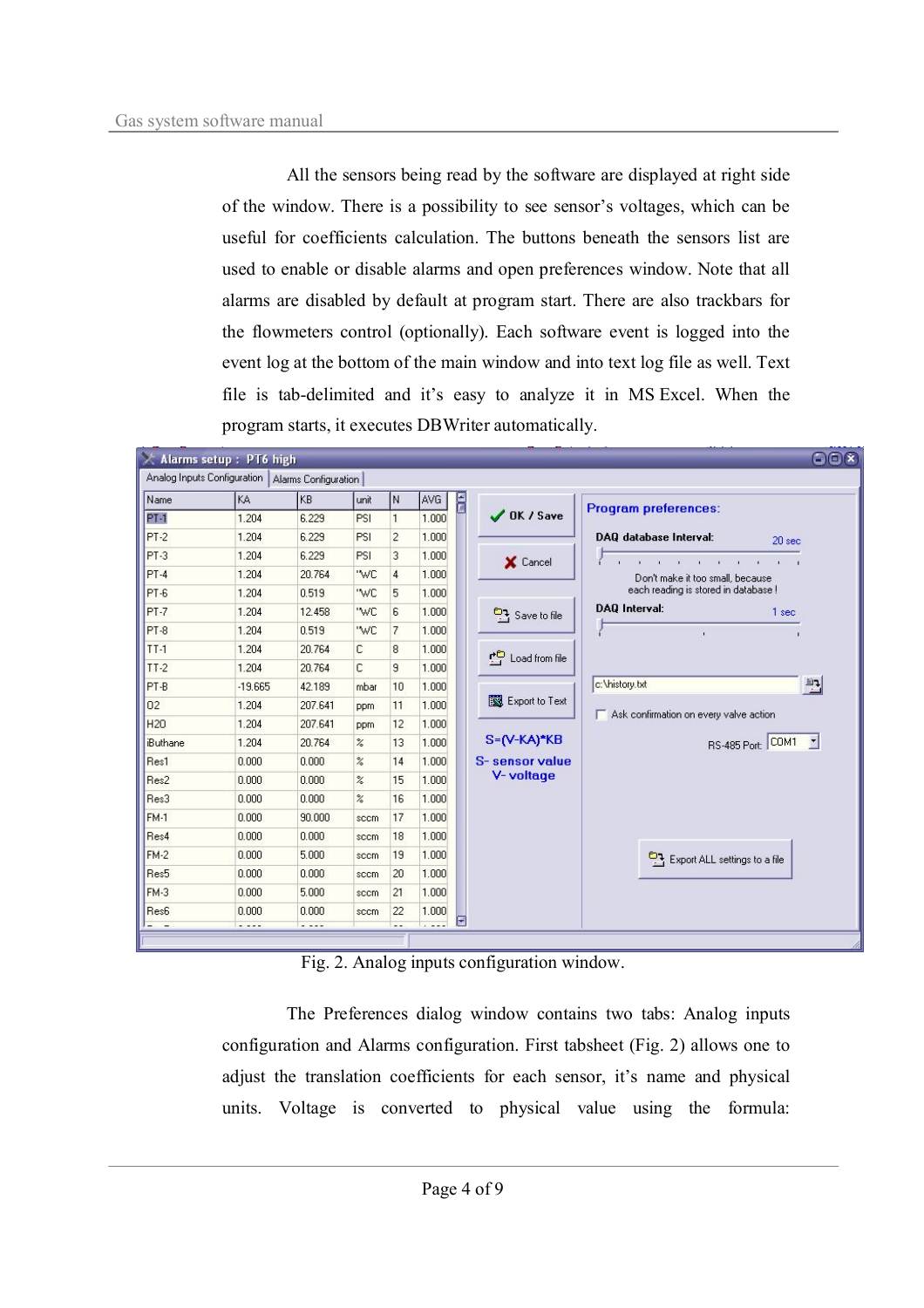$S = (V - KA) \cdot KB$ , where V is voltage, S – physical value. AVG parameter is averaging coefficient. Running average is calculating by the formula:  $\langle S_i \rangle$  = AVG ·  $S_i$  + (AVG - 1) ·  $\langle S_{i-1} \rangle$ . Thus, AVG=1 means no averaging, AVG=0.1 is equal to averaging by 10 samples.

The sensors configuration list can be saved to registry ([OK/Save] button), to binary file ([Save to file] button), loaded from binary file with [Load from file] button and exported to tab-delimited text file ([Export to Text] button). The [Export ALL settings to a file] button saves all software configuration parameters into registry text file (\*.reg) that can be easily restored. In order to restore such a file, one can just run it from explorer, for instance.

There are also trackbars for changing DAQ and database intervals. DAQ interval is time between readings of all sensors. Database interval is time between writing the sensor values into the database. User should not do it too small, because it increases the number of database records. Sensor values are stored in the database either after database interval timeout or in case of alarm happens. History file location resides underneath DAQ interval trackbar. All these parameters are saved into registry by [Ok/Save] button and restored at program startup.

The Alarms configuration tabsheet (Fig. 3) is designed to display and change alarms levels and actions to be taken in case of any particular alarm. For every alarm one can change:

- · Alarm name
- Active sensor for this alarm
- Alarm level (sensor value exceeding level causes alarm)
- Alarm return level (sensor value below this level recovers system from alarm, once it has been triggered)
- Threshold sign (sensor value comparison sign)
- · Count (number of exceeded sensor values for alarm) [*not used yet*]
- Enabled (allows enable or disable each alarm)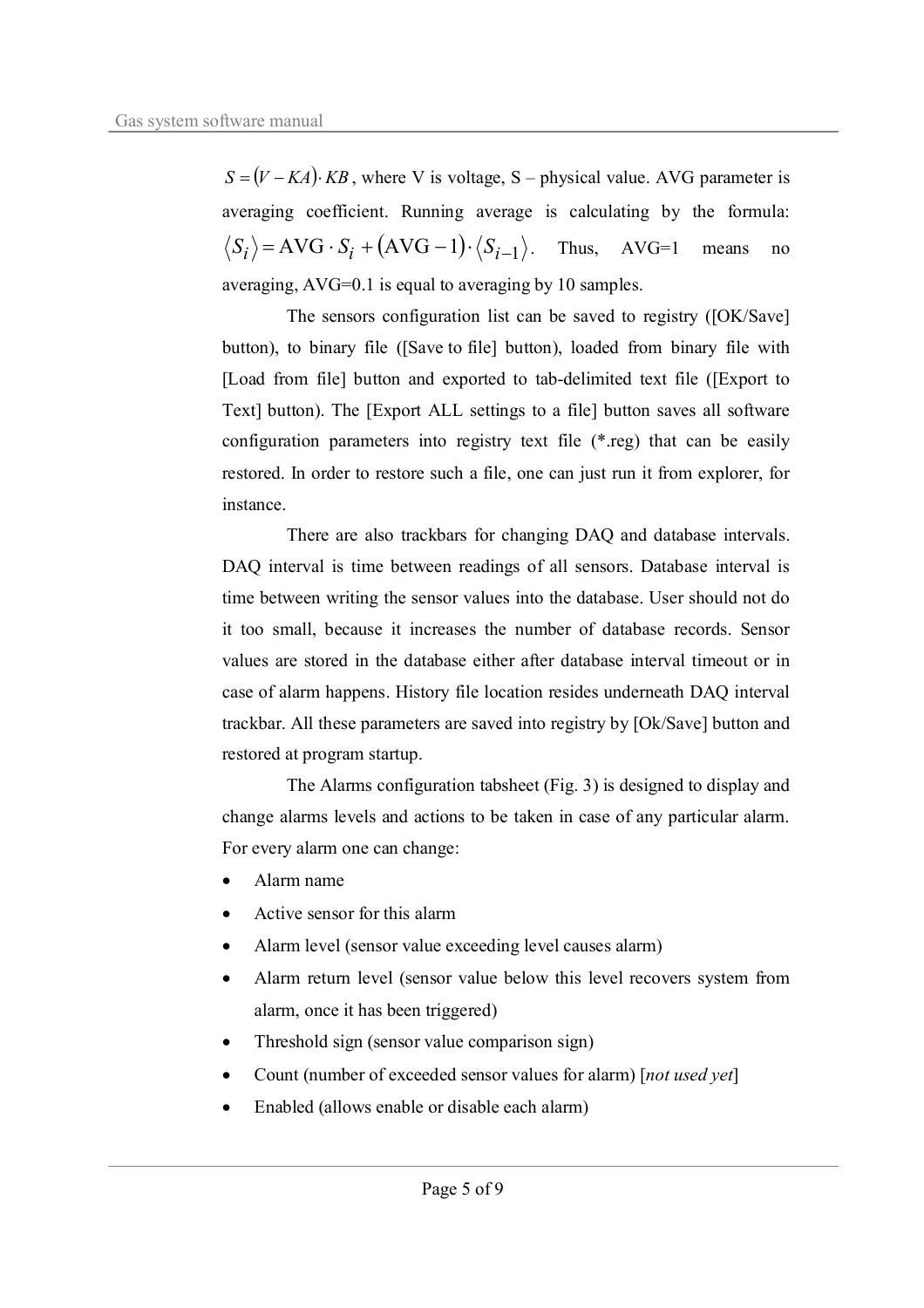- Alarm message, which will be logged in case of alarm
- · Alarm message color

| Alarm event name  | Sensor          | Level   | Return | Count    | Enabled -           | Choose Message Color<br>Alarm message:                                                                                                                                                                                                        |
|-------------------|-----------------|---------|--------|----------|---------------------|-----------------------------------------------------------------------------------------------------------------------------------------------------------------------------------------------------------------------------------------------|
| PT-2 Low Alarm    | PT-2            | 0.300   | 0.350  | 0.       | ⊽                   | <b>PT-2 Low ALARM!</b>                                                                                                                                                                                                                        |
| PT-2 Low Warning  | $PT-2$          | 0.500   | 0.550  | 0.       | ⊽                   |                                                                                                                                                                                                                                               |
| PT-2 High Alarm   | $PT-2$          | 2.500   | 2.300  | n.       | ⊽                   |                                                                                                                                                                                                                                               |
| PT-2 High Warning | $PT-2$          | 1.800   | 1.700  | 0.       | ⊽                   | Solenoid Valves and devices configuration                                                                                                                                                                                                     |
| PT-8 Low Alarm    | PT-8            | 1.000   | 1.100  | $\Omega$ | ⊽                   | $\blacktriangleright$ $\triangleleft$ SV-1<br>$\triangleright$ $\triangleleft$ SV-12<br>$\triangleright$ TIC-2<br>$\blacktriangleright$ $\triangleleft$ NC-2                                                                                  |
| PT-8 High Alarm   | PT-8            | 4.000   | 3.500  | 0        | ⊽                   | $\triangleright$ $\triangleleft$ SV-2<br>$\blacktriangleright$ $\triangleleft$ SV-13<br>$\triangleright$ SV-23<br>$HV-2$                                                                                                                      |
| PT-9 Low Alarm    | PT-9            | 1.000   | 0.000  | 0        | ⊽                   | $H = HV-3$<br>$\triangleright$ $\triangleleft$ SV-4<br>$\blacktriangleright$ $\triangleleft$ SV-14<br>$\triangleright$ SV-21                                                                                                                  |
| PT-9 High Alarm   | PT-9            | 4.000   | 3.500  | 0.       | ⊽                   | $\blacktriangleright$ $\blacktriangleleft$ SV-5<br>HVA<br>$\blacktriangleright$ $\triangleleft$ SV-15<br>$\triangleright$ SV-22                                                                                                               |
| FDI 1 Low Alarm   | FDI-1           | 0.000   | 0.000  | 0.       | ⊽                   | $\mathbb{M}$ Z1<br>$\bowtie$ SV-6<br>$\blacktriangleright$ $\triangleleft$ SV-16<br>HVI                                                                                                                                                       |
| FDI 2 Low Alarm   | FDI-2           | 0.000   | 0.000  | 0.       | ⊽                   | $\triangleright$ SV-7<br>$\mathbb{M}$ SV-17<br>$\triangleright$ 4 22<br>$\bowtie$ SOUND                                                                                                                                                       |
| FDI 3 Low Alarm   | FDI-3           | 0.000   | 0.000  | 0.       | ⊽                   | $\blacktriangleright$ 4 SV-8<br>$\blacktriangleright$ $\triangleleft$ SV-18<br>$\bowtie$ LIGHT<br>$\triangleright$ 4 $\triangleright$ 23                                                                                                      |
| FDI 4 Low Alarm   | FDI-4           | 0.000   | 0.000  | 0.       | ⊽                   | $\blacktriangleright$ $\triangleleft$ SV-9<br>$\triangleright$ $\triangleleft$ $\triangleright$ $\triangleleft$<br>$\blacktriangleright$ $\triangleleft$ SV-19<br>$\blacktriangleright$ COMP                                                  |
| FDI 5 Low Alarm   | FDI-5           | 0.000   | 0.000  | 0.       | ⊽                   | $\blacktriangleright$ SV-10<br>$\blacktriangleright$ $\triangleleft$ SV-20<br>DI COMP S<br>$\triangleright$ 4 25<br>$\blacktriangleright$ TIC-1<br>$\blacktriangleright$ SV-11<br>$\mathbb{M}$ NC-1<br>$\triangleright$ 4 $\triangleright$ 26 |
| FDI 6 Low Alarm   | FDI-6           | 0.000   | 0.000  | n.       | ⊽                   |                                                                                                                                                                                                                                               |
| FDI 7 Low Alarm   | FDI-7           | 0.000   | 0.000  | $\Omega$ | ⊽                   | ▷ Open ALL<br><b>D-4</b> Close ALL<br>Del Don't touch ALL                                                                                                                                                                                     |
| FDI 8 Low Alarm   | FDI-8           | 0.000   | 0.000  | 0.       | ⊽                   | Alarm Threshold sign                                                                                                                                                                                                                          |
| 02 High Warning   | 02              | 90.000  | 85,000 | 0.       | ⊽                   | C Sensor data > Level causes alarm                                                                                                                                                                                                            |
| 02 High Alarm     | 02              | 100,000 | 85,000 | 0.       | ⊽                   | ← Sensor data < Level causes alarm                                                                                                                                                                                                            |
| H20 High Warning  | <b>H2O</b>      | 90.000  | 85,000 | 0.       | ⊽                   | PT-2 Low Alarm: PT-2 < 0.30 mmW                                                                                                                                                                                                               |
| H20 High Alarm    | H <sub>20</sub> | 100,000 | 85,000 | 0.       | ⊽                   | Return at: PT-2 > 0.35 mmW                                                                                                                                                                                                                    |
| CH4 Low Warning   | CH4             | 9.000   | 9.800  | 0.       | ⊽<br>$\blacksquare$ |                                                                                                                                                                                                                                               |

· Valves configuration

Fig. 3. Alarms configuration window.

Alarms handling algorithm is almost the same like in Alarm System (see Alarm System Manual [2] for details). After each measuring cycle, DAQ thread compares alarm thresholds for all enabled alarms with appropriate sensor values using alarm comparison signs. If the sensor value exceeds the alarm level, it displays alarm message and updates valves according to the alarm valves configuration (red valves will be closed, green will be open, while gray will be left intact), storing the list of affected valves in memory. Upon alarm recovery event, i.e. if the sensor value returns to alarm return level, the code changes only those valves, which were not alarmed by the other sensors, making use of the stored list of the changed outputs.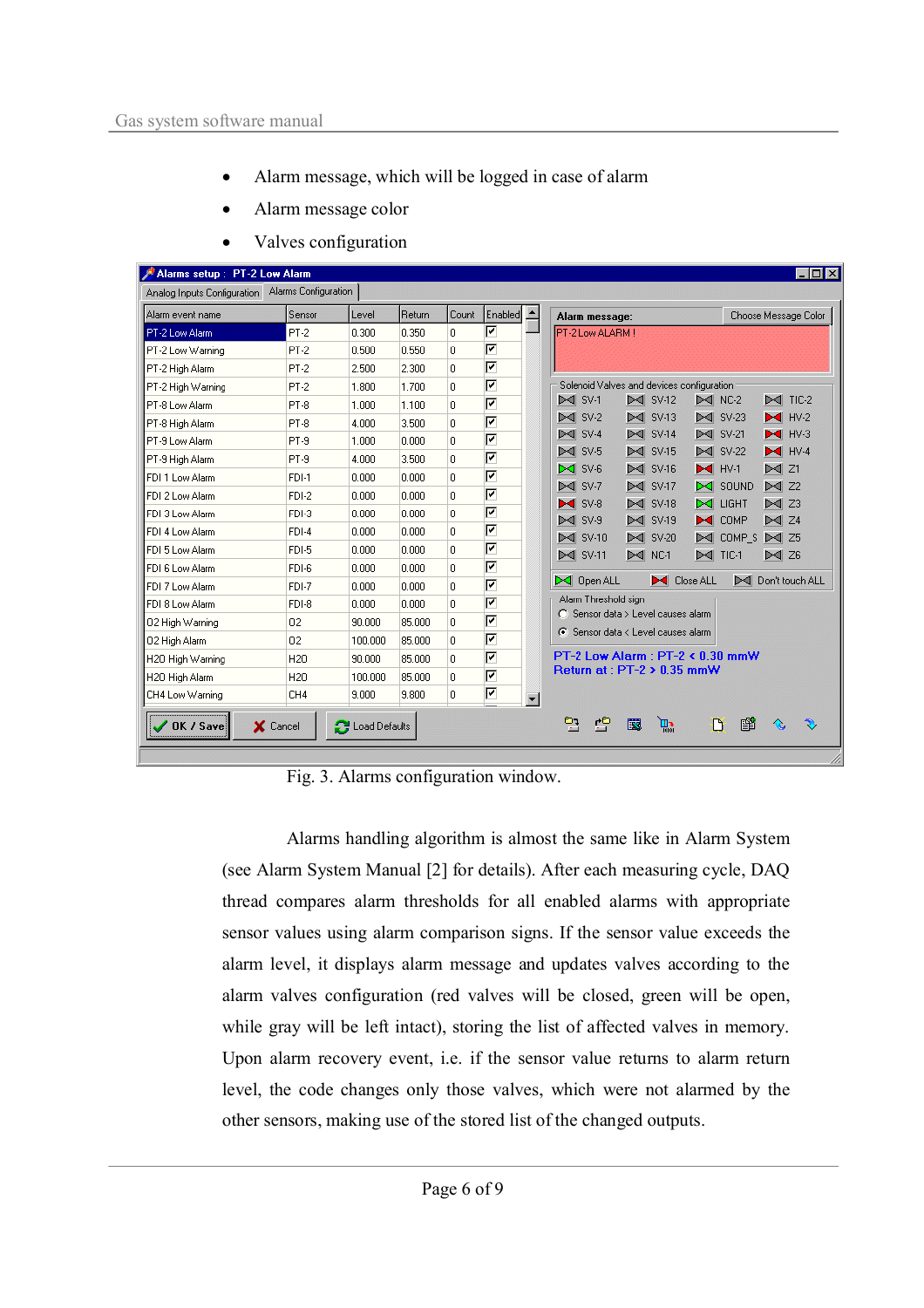Note that instead of special **default state** used in Alarm System, PC software uses **current valves state** at the every alarms checking cycle. This means that no valves and devices are affected if nothing happens with alarm situation, i.e. neither alarms nor alarm returns happened.

The alarms configuration is stored in registry. There are two copies of alarms setup: normal and default. Normal setup is used each time the program starts, while defaults intended to be used as a reference. The buttons at the window's bottom allows to perform service tasks:

| Þ            | - Save alarms configuration to binary file                              |
|--------------|-------------------------------------------------------------------------|
| 曾            | - Load alarms configuration from binary file                            |
| 훨            | - Export alarms configuration to tab-delimited text file                |
| 國            | - Export alarms configuration to MS Excel file (takes about 2 minutes!) |
| $\mathbb{E}$ | - Save alarms configuration to registry as defaults                     |
| D            | - Add new alarm to bottom of alarms list                                |
| 窜            | - Copy current alarm to a new one at the bottom of the list             |
| €            | - Move current alarm up (just for aesthetic purposes)                   |
| Э            | - Move current alarm down (just for aesthetic purposes)                 |

If user changed either alarms or analog inputs configuration and wants to switch to other tabsheet, he will be asked about saving changes (Fig. 4).





[Yes] saves changes, [No] discards them, [Cancel] returns to the editor.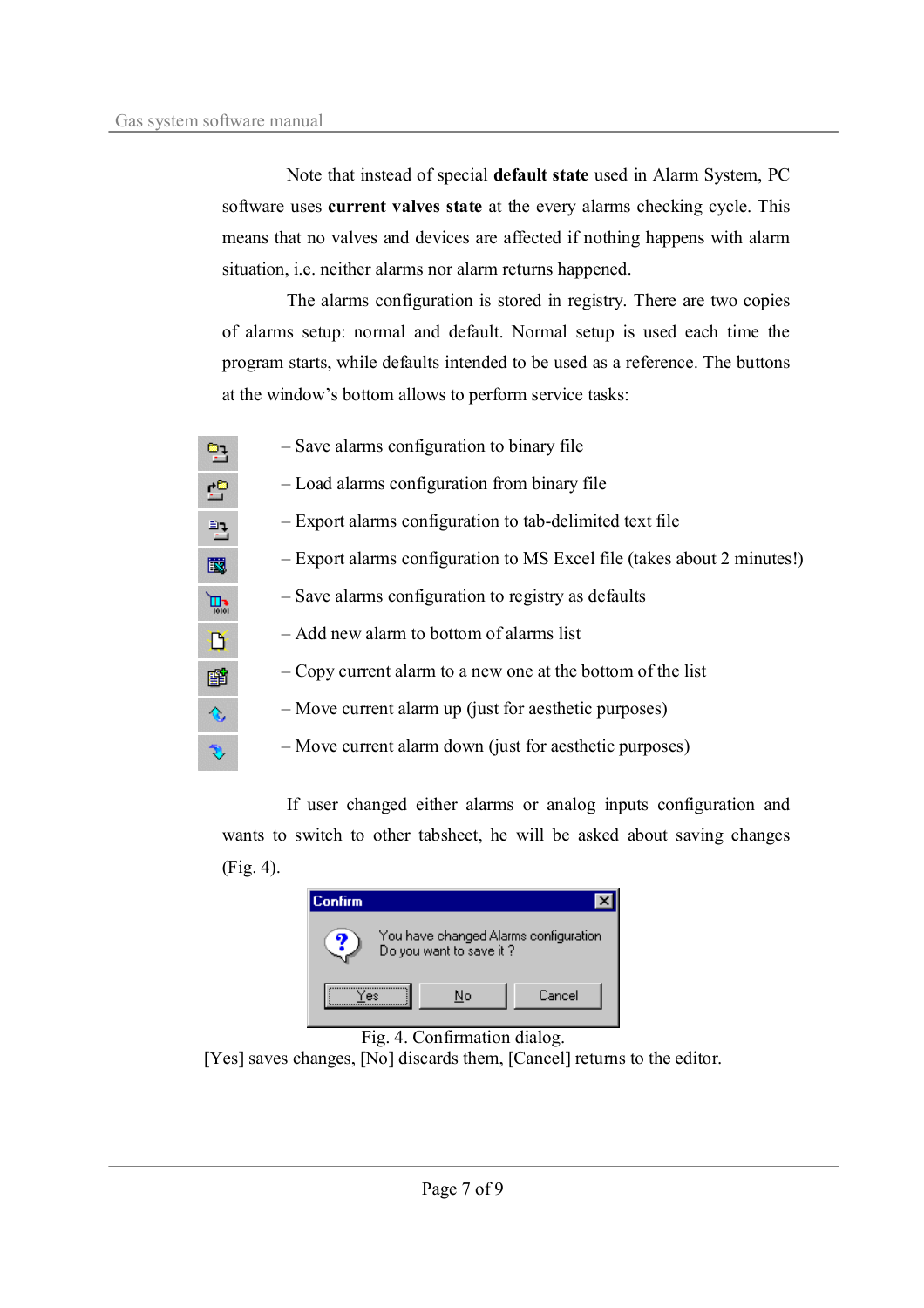## *DBWriter*

The DBWriter window (Fig. 5) is usually minimized and resides in the system tray. It has it's own log, which is not saved to text file. Actually the DBWriter window is used only for solving problems with data



recording to database or for changing or creating a database. One can create a new database in DBWriter. It is recommended to change database sometimes, because huge amount of data makes it difficult to search and select data. For example, the database of TPC gas system in STAR experiment has about 200,000 records for three and a half months and takes about 50Mb. Therefore it seems to be wise to start a new database every 3-5 months.

See DBViewer Manual [1] for information about data analysis and processing.



Fig. 5. DBWriter window.